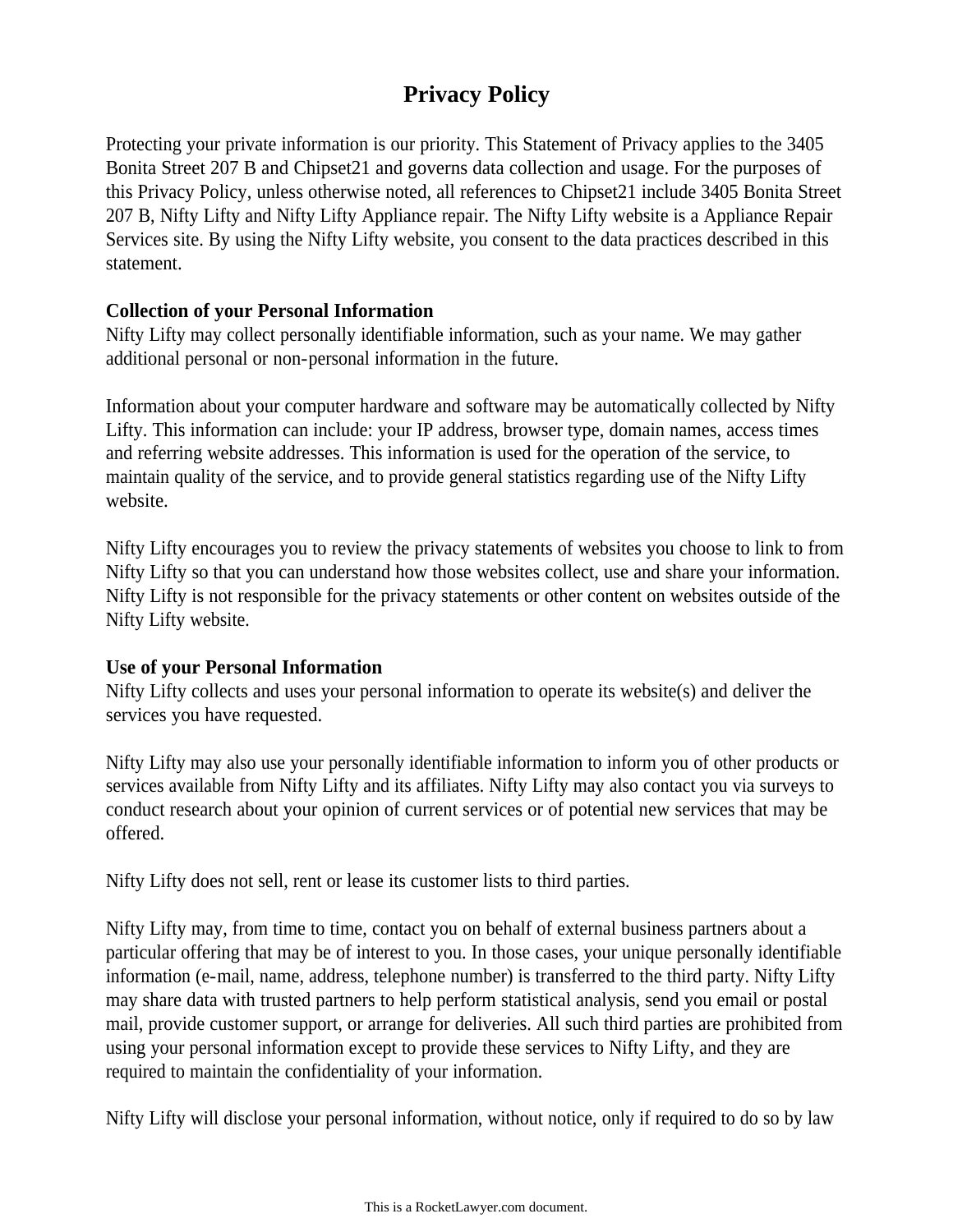or in the good faith belief that such action is necessary to: (a) conform to the edicts of the law or comply with legal process served on Nifty Lifty or the site; (b) protect and defend the rights or property of Nifty Lifty; and, (c) act under exigent circumstances to protect the personal safety of users of Nifty Lifty, or the public.

#### **Security of your Personal Information**

Nifty Lifty secures your personal information from unauthorized access, use or disclosure. When personal information (such as a credit card number) is transmitted to other websites, it is protected through the use of encryption, such as the Secure Sockets Layer (SSL) protocol.

## **Children Under Thirteen**

Nifty Lifty does not knowingly collect personally identifiable information from children under the age of thirteen. If you are under the age of thirteen, you must ask your parent or guardian for permission to use this website.

## **Opt-Out & Unsubscribe**

We respect your privacy and give you an opportunity to opt-out of receiving announcements of certain information. Users may opt-out of receiving any or all communications from Nifty Lifty by contacting us here:

- Web page: \_\_\_\_\_\_\_\_\_\_\_\_\_\_\_\_\_
- Email: chipset21TAC@gmail.com
- Phone: 877-384-3993

#### **Changes to this Statement**

Nifty Lifty will occasionally update this Statement of Privacy to reflect company and customer feedback. Nifty Lifty encourages you to periodically review this Statement to be informed of how Nifty Lifty is protecting your information.

#### **Contact Information**

Nifty Lifty welcomes your questions or comments regarding this Statement of Privacy. If you believe that Nifty Lifty has not adhered to this Statement, please contact Nifty Lifty at:

Chipset21 3405 Bonita Street 207 B suitland, Maryland 86004

Email Address: omega7comp1@gmail.com

Telephone number: 2407886056